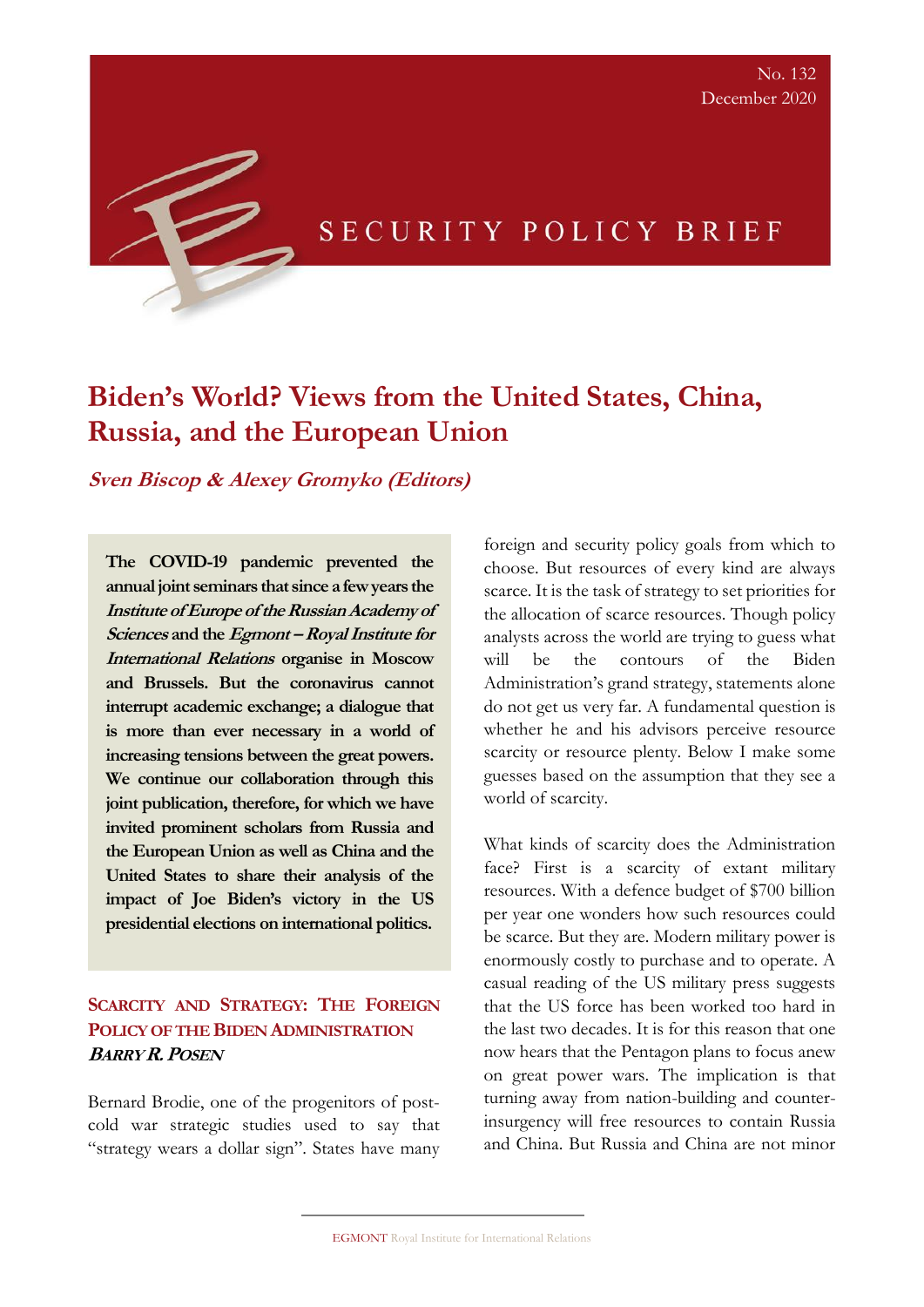military competitors. And though it seems possible that Russia will have a difficult time sustaining its recent military improvements, China has barely scratched the surface of what it can do. Extant military resources are already scarce.

Second, the Administration faces a scarcity of money. Though there are certainly western economists who claim that advanced economies can continue to borrow vast sums not only to fight and recover from the pandemic, but to address climate change and income inequality, there are others who would say that this cannot go on forever. Even if the Democrats take the Senate, it is unlikely that they will be comfortable simply adding to the deficit both to fix the US, and to continue to defend all the extended ramparts of the "US-led liberal world order". Biden has won the Presidency largely on Donald Trump's failure to look after the US public. Fighting the pandemic, and then fixing the economy will be job No. 1 for Biden.

Third, despite the President's convincing double victories in the popular and the electoral votes, he nevertheless faces a scarcity of political capital. The American politics pundits agree: his coattails were short. There was no blue wave to bring him deep political reserves of support in the House and Senate and in the State legislatures. Donald Trump's total popular vote was the second greatest in US history, Biden's total the first. President Biden will need to husband his political capital. He will spend it on the issues that will yield him the greatest political support, and those are domestic.

If President elect Biden and his advisors see these constraints, how might it affect what they actually do? Even a casual reading of Biden's March 2020 *Foreign Affairs* article "Why America Must Lead Again", suggests that US internal problems loom large: fixing up the US polity, society, and economy consumes the first half of the article. And anyone who paid much attention to the recent presidential campaign would have noticed that foreign policy played a minor role. The principal discussion was about which candidate would be harder on China. This gives us a hint as to where the major overseas priority of the Administration will be – Asia, because the candidates vied with one another expressing a hard line. Polling data (if such can be quoted with a straight face in the US, after the predictive failures of the last two presidential campaigns) suggests that the public is quite concerned about China, though some have economic concerns while others have security concerns. Containing China is popular in both the Democratic and Republican parties. As Biden wants to work with Republicans, the containment of China may be the path of least resistance to some bipartisan policy successes. China's rise would be a serious security matter even if the American public were not interested. A focus on China in US foreign and security policy, to include trade and technology, is thus almost inevitable. And given the size of the China challenge, and the scarcity of security resources, there is not going to be much left for anything else.

The rest of America's allies should take some comfort from a return to normalcy at least in terms of the US foreign policy process. But allies in Europe and the Middle East should take note. Sure, the Biden administration will work multilaterally on problems of collective concern, such as nuclear proliferation, climate change, and even trade. But it may not be long before those who hope for a return to the old days find themselves disappointed. President elect Biden says many nice things about the Transatlantic Alliance. But if scarcity is real, he will be looking for a better bargain. All agree that a European-US partnership to address the neo-mercantilist

EGMONT Royal Institute for International Relations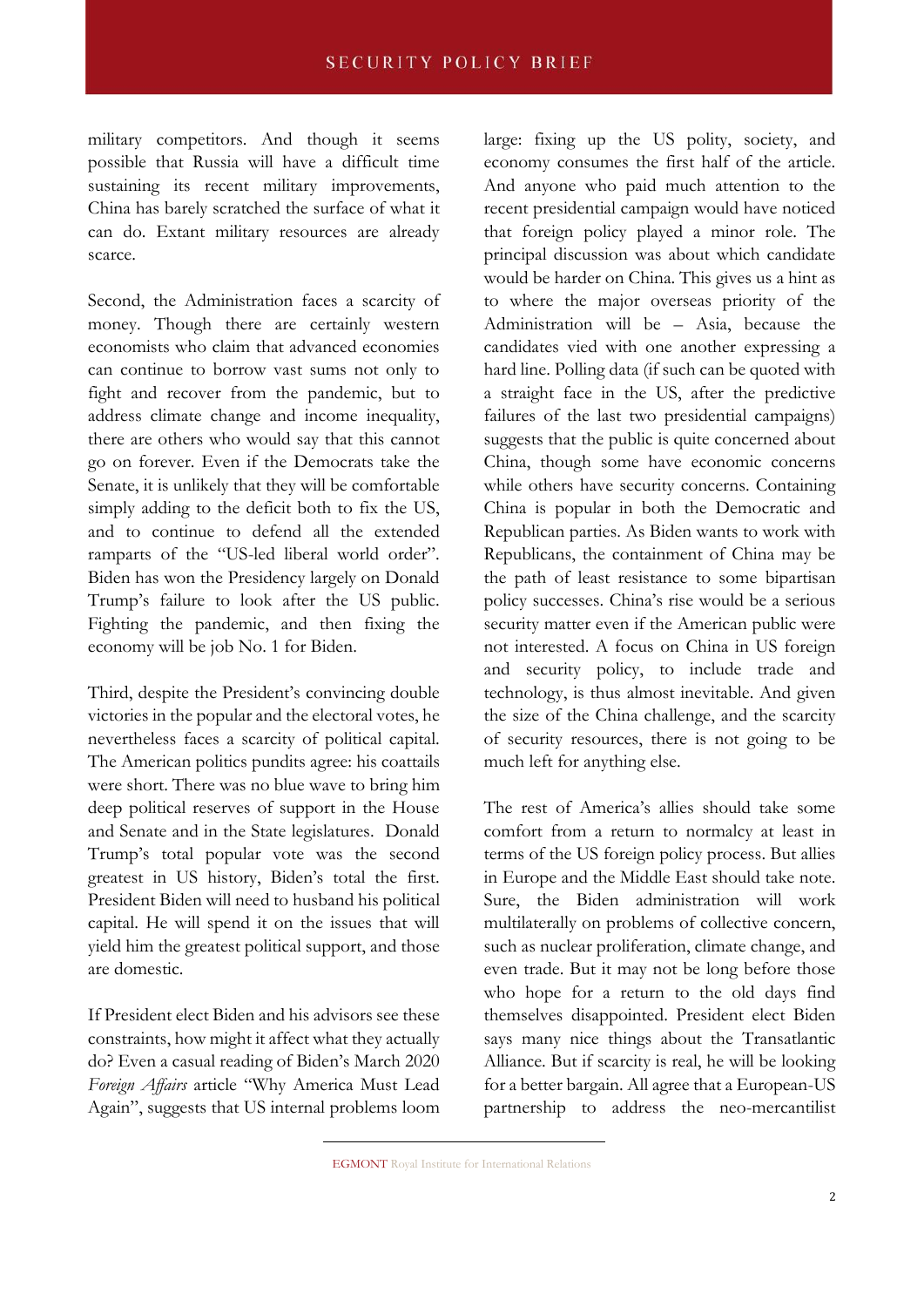aspects of Chinese foreign policy would be of great help. The European Union would loom large in such a partnership, though Americans frankly do not quite understand the Union and how it works. But saying this does not make it so. Europeans will need to organize their own China strategy, and find areas of overlap with the US. Europe depends far more on international trade than does the US. It is likely that Europeans will need to make some hard choices about how hardnosed they wish to be on China, and these choices may not overlap with those of the US. Similarly, Europeans will notice, if they have not already noticed, that Asia is a magnet for US military resources. US interest in military burdensharing antedates President Trump, even if it was expressed more artfully. The situation is getting worse. The European members of NATO are, due to distance, inefficient contributors to the military containment of China. They are, however, potentially very efficient contributors to the containment of Russia. Expect continuing pressure to do more.

Finally, what shall we expect of policy for the greater Middle East? Israel will be fine, but not the Palestinians. It is simply not worth the political cost for a US President to pressure Israel to do much of anything. As we move eastward, however, things get interesting. President elect Biden and his advisors seem to take climate change quite seriously. So do European statespersons. Sooner or later the fundamental question will arise: why should the US continue to commit blood and treasure to the Persian Gulf to defend a low price for the oil that we now know to be poisonous to the planet? And given an aroused progressive wing of the Democratic Party, why defend profoundly illiberal regimes that show no sign of reform whatsoever? Why defend a cartel that periodically fixes the price of oil in order to bankrupt US domestic producers, and put their employees out of work? There will

be cross cutting pressures of course. Iran simply has no friends in the US and has no way to get any. Oil prices and supply will matter to prosperity in the west for perhaps another decade. The Arab petro-states effectively use the main tool at their disposal – money – to garner influence in Washington. But the gravitational pull of petroleum on policy is beginning to wane and US policy-makers will focus their attention elsewhere.

These projections depend on Biden and his advisors' perceptions of scarce resources. But perhaps resources will prove more plentiful than I imagine. The shortages of military, financial, and political capital discussed above could be evanescent. The US economy is quite resilient and innovative. Our opponents may prove less strong than they appear at present. The American public might at heart be as outward looking and internationalist as some pollsters contend, and never again support Trumpian transactionalism. The clever and well-resourced US military may come up with another wave of technological innovations that leave their opponents' heads spinning. If these emerge quickly as the actual facts of the case, then US allies in Europe can return to the happy days of the late 1990s, when security was a free good provided by a benevolent hegemon at the helm of the liberal world order. But I would not bet on it.

**Dr. Barry R. Posen is Ford International Professor of Political Science at MIT, and Director Emeritus of the MIT Security Studies Program. He is the author of numerous articles and books, including "Europe Can Defend Itself" (in: Survival, Vol. 62, 2020, No. 6), and Restraint: A New Foundation for U.S. Grand Strategy, (Cornell University Press, 2014).**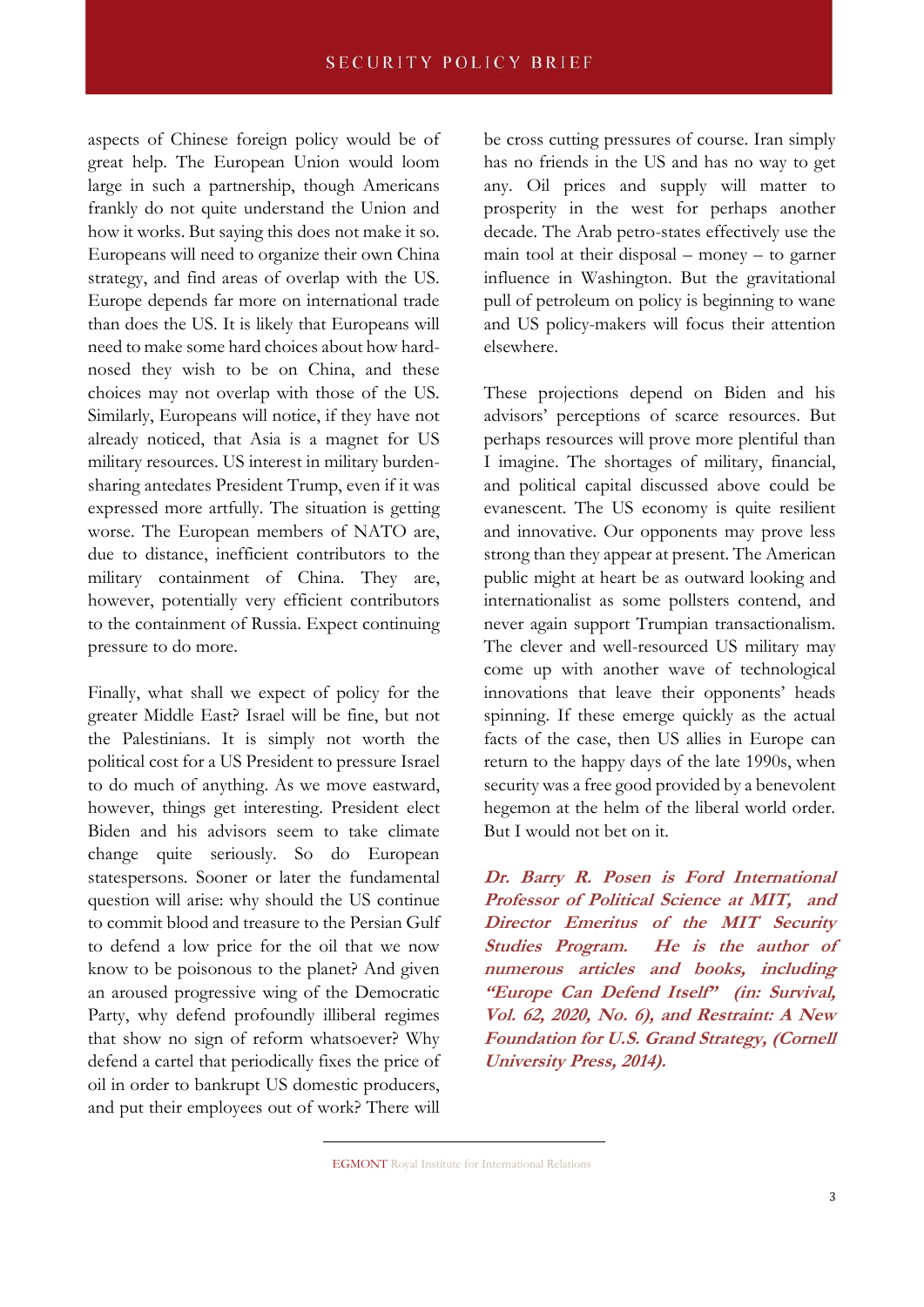# **BIDEN'S GEOPOLITICAL FALLOUT FOR CHINA FENG ZHONGPING & HUANG JING**

No one will be surprised to learn that Beijing has been following the American election closely. Who is in the White House means a lot not only for Sino-US relations, but also for US policies toward Europe, Russia, and China's neighbours.

#### **A Silver Lining for Sino-US Relations?**

Chinese decision-makers and think-tankers have been distressed by the unpredictability that Donald Trump brought to US foreign policy in the past four years. President-elect Joe Biden, who is a former US Vice-President and a foreign policy veteran, is deemed to be more predictable. Many of his advisers used to serve in the Barack Obama administration, while Biden himself has had numerous encounters with the Chinese leadership during his political career.

But Beijing knows very well that President Biden will not stop the US from seeing China as a competitor. It is after all Barack Obama, the President that Biden served as Vice-President, who "pivoted to Asia". Obama even claimed recently that "if we hadn't been going through a financial crisis, my posture toward China would have been more explicitly contentious around trade issues".

The US will not change its strategic focus: dealing with the rise of China. The change will be in the approach. Trump's key word is decoupling. What will be Biden's? Biden will not go as far as decoupling. Nor will he go back to the old engagement policy.

Presumably, Biden's approach will be a moderated containment. He will work with allies, which will make his dealings with China easier, but also less blunt. He will not support the idea of an economic cut-off, but might seek decoupling in certain fields, such as technology, instead. He might rekindle the cooperation with Beijing on climate change and on regional hotspots such as North Korea, Iran, and Afghanistan.

#### **A Transatlantic Reset?**

Biden has received overwhelmed support across the Atlantic. Europeans are much more enthusiastic than China about the new president. Transatlantic policy might turn out to be one of the biggest policy changes after the power reshuffle in Washington.

No doubt, Biden will try to strengthen transatlantic bonds once he is in office. His proposal of a Democracy Summit has already aroused much enthusiasm among US allies. His choice of Antony Blinken, whose ties to Europe are said to be lifelong, deep and personal, as his Secretary of State sends a strong signal. According to a think-tank speech in July, Blinken said: "China sees alliances as a core source of strength for the United States, something they don't share and enjoy". 1

Judging from Biden's speeches during the campaign trail, the next US president will return to the Paris Agreement on climate change, a European pet project, and re-enter the US in many multilateral institutions that Trump has, or has threatened to, quit. Biden probably will listen to his European counterparts on the Iran nuclear deal, another European diplomatic feat that has been destroyed by Trump, and might even find ways to make a new one.

Of course, Europe understands that Biden cannot change everything. The US presidential race was so close that although he has won the election, he represents only half of a divided nation. Not to mention that Biden will be

EGMONT Royal Institute for International Relations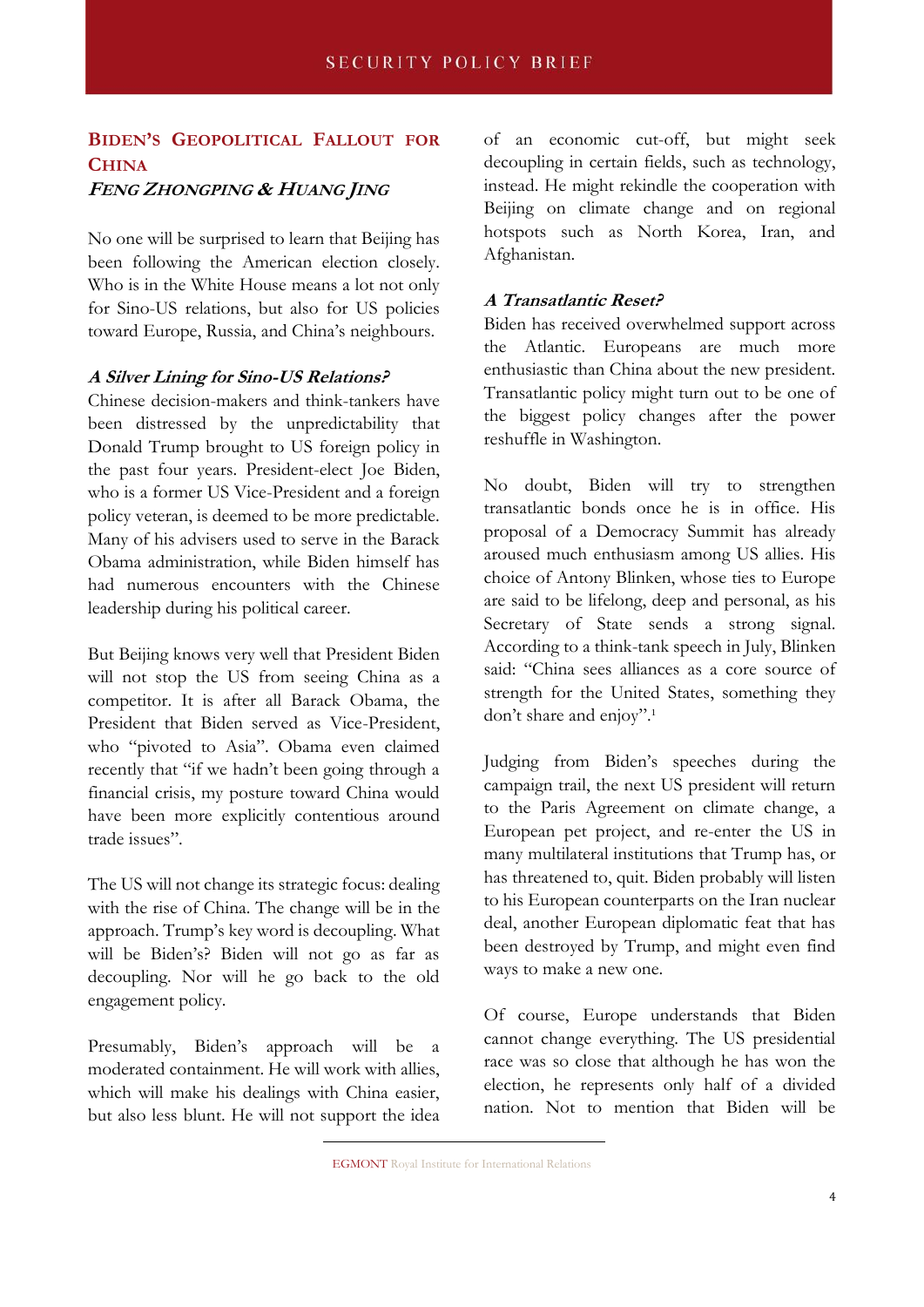hindered by partisan gridlock in Congress. Besides, Biden's focus will be on domestic issues and China, not on Europe. In a word, Trumpism will somehow continue without Trump.

Therefore, the Europeans hold steadfast to the ideal of strategic autonomy, a concept predating but much focused on during the Trump years. The geopolitical upheaval has left the Europeans with few choices at hand. Politicians in Brussels and in European capitals have vowed that Europe should not be reduced to a "playground" or a "colony". Toward the end of Trump's term, strategic autonomy became the loudest answer to the new geopolitical contingency.

Though German officials might be a little bit less interested than their French friends in the concept of autonomy, as the recent spat between German Defence Minister Annegret Kramp-Karrenbauer and French President Emmanuel Macron on the American security umbrella has revealed,<sup>2</sup> such schisms should not be overplayed. The Europeans will find no difficulty to get past this difference about the meaning of words. As Josep Borrell, High Representative of the Union for Foreign Affairs and Security Policy, put on his blog: "a capable and strategically aware Europe is the best partner for the US – and also what Europe itself needs". 3

In his call to Biden in November 23, European Council President Charles Michel identified the following fields to cooperate: the COVID-19 pandemic, economic recovery, climate change, security, and multilateralism.<sup>4</sup> But observers from the rest of the world might be more interested to see how the two sides solve their trade and digital disputes as a start.

#### **New thinking on China's neighbourhood?**

After the election, Biden's first official call to foreigners was made to the Canadian Prime Minister, on 9 November. The next day, he called the UK, Ireland, Germany, and France. The day after, he called Japan, South Korea, and Australia. Such an order might say something about Biden's regional priorities in terms of alliances.

The Obama administration used to woo Asian-Pacific countries with a free trade zone, the Trans-Pacific Partnership Agreement (TPP). Nevertheless, Trump withdrew from TPP within the first week of taking office, and the remaining TPP members have tried to save the agreement as CPTPP, or Comprehensive and Progressive Agreement for Trans-Pacific Partnership. Biden might consider going back to a revised CPTPP.

His interest might increase when considering the announcement of the Regional Comprehensive Economic Partnership (RCEP) on 15 November by 15 Asian-Pacific countries, as well as Chinese president Xi Jinping's subsequent publicly declared interest in joining CPTPP. "The RCEP deal shows quite conclusively that the Trump Administration's strategy to isolate China and to cut it off from global value chains has failed", as a European observer aptly put.<sup>5</sup>

If Biden meets with domestic resistance against joining a trade agreement with the region, he will have to think hard about how to assure US allies such as Australia, New Zealand, South Korea, and Japan, who are concerned about China's rising influence, but meanwhile also continue to work for closer economic ties with the powerhouse.

For Biden, it is easier to deal with another Trump legacy in the region, namely, the Indo-Pacific Strategy, with an increasingly active security Quad (comprising the US, Japan, India, and Australia) at its centre.

India is a very important neighbour of China. In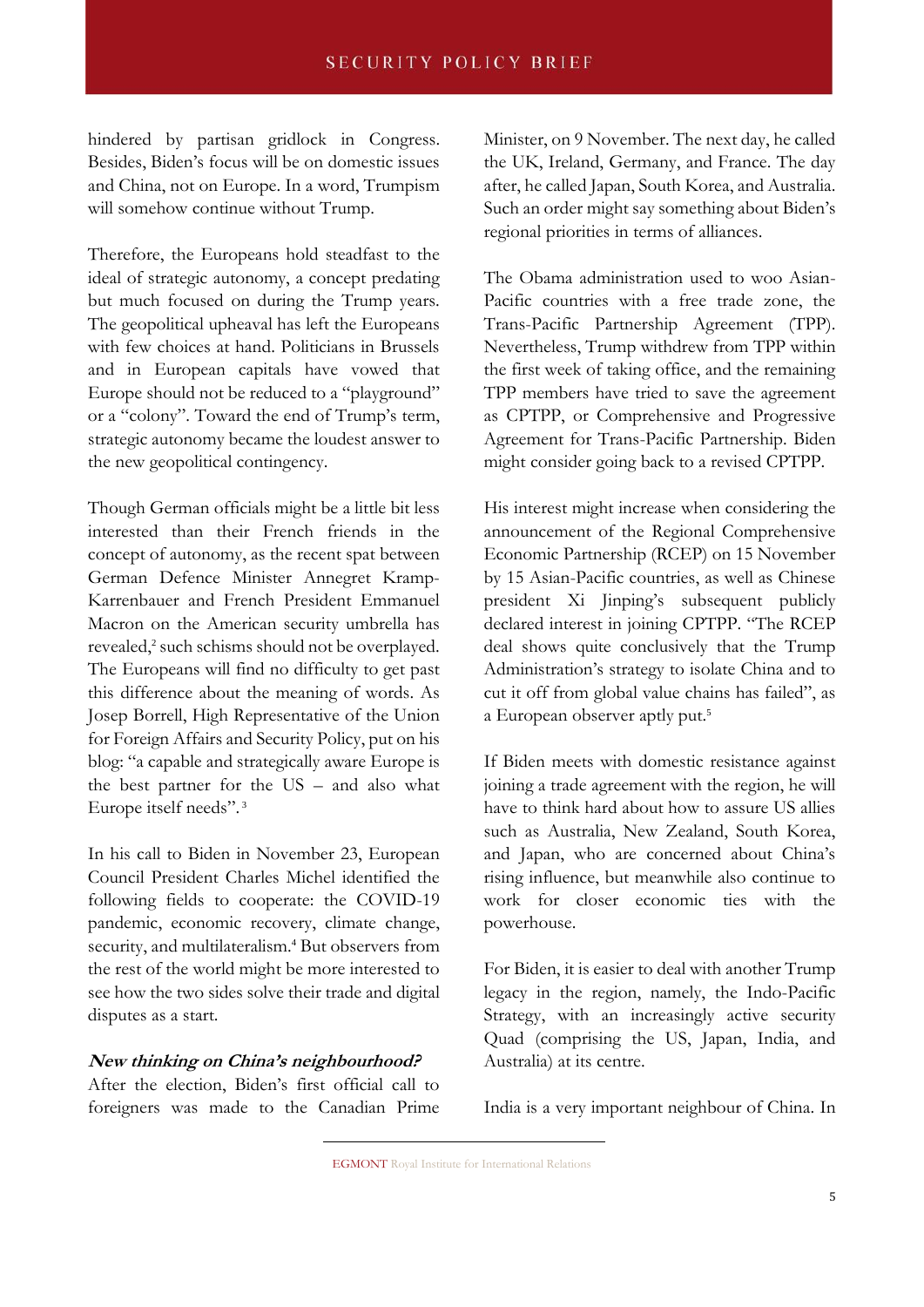2017, India joined the Shanghai Cooperation Organization, a sign of its good relationship with China and Russia. But 2020 has seen the outbreak of clashes on the Sino-Indian border, and waves of clamping down on Chinese apps on the Indian market. Things could have been better without the Quad or the US' global campaign against Chinese technology, some Chinese strategists think.

Compared to Trump, Biden might be a little bit more critical toward India. Actually, he called the Indian leader five days later than his calls with Japan and Australia. Though Biden will carry ahead the Indo-Pacific Strategy, his more balanced approach toward India might help China and India to better navigate their disputes.

#### **A Bitter Russia?**

Four years ago, Russia was among the happiest to seen Donald Trump elected. Russia hoped that an anti-establishment US president would change Russia's post-Cold War strategic impasse. Nevertheless, due to the deeply entrenched animosity toward Russia in the US establishment, Trump was not able to visit Russia or to receive the Russian leader on American soil even once, let alone to change US policy on Russia – the ongoing sanctions because of Russia's annexation of the Crimea in 2014 are a useful reminder. For Russia, Trump is a lost opportunity.

It seems that the Kremlin is very reluctant to congratulate Biden with his victory. The Democrats have long held a negative perception of Russia. The recent revision of the Russian constitution and the turbulence in Belarus might perpetuate this perception.

#### **Two Blocs?**

Will a more cooperative US president draw US allies together against another bloc led by China? First, such a prospect seems not on Biden's wish list. Second, it simply does not work.

In the past four years, US allies already tried to cooperate on issues related to China, sometimes along with the US, sometimes not. For example, Europe and Canada have a very good cooperation record on climate change; Europe and Japan have worked consistently on WTO reform; France and Germany have resorted to Australia on their Indo-Pacific strategies. But the cooperation has been case-by-case.

US allies have their own interests. Some European think-tankers urge the EU to "learn from Japan's adept economic diplomacy". Japan has navigated successfully between China and the US, striking trade deals with both as well as with the EU, they argue.<sup>6</sup>

Europe will not do everything on US terms. In terms of the economy, Europe and the US are competitors. The common challenge of the China Model might push Europe and the US closer on economic issues. However, Europe does not just see China as a strategic rival. The EU's definition of China is a more complicated one, mixing partner, competitor, and rival. Europe will continue to engage China.

Furthermore, global issues such as climate change and the pandemic might lead to wide cooperation among China, the US, Europe, and many others. China's pledge of net-zero emission by 2060 has already cleared a path for a good start.

*Prof. Dr. Feng Zhongping is the Vice-President of the China Institutes of Contemporary Relations (CICIR). Dr. Huang Jing is an Associate Research Professor at CICIR.*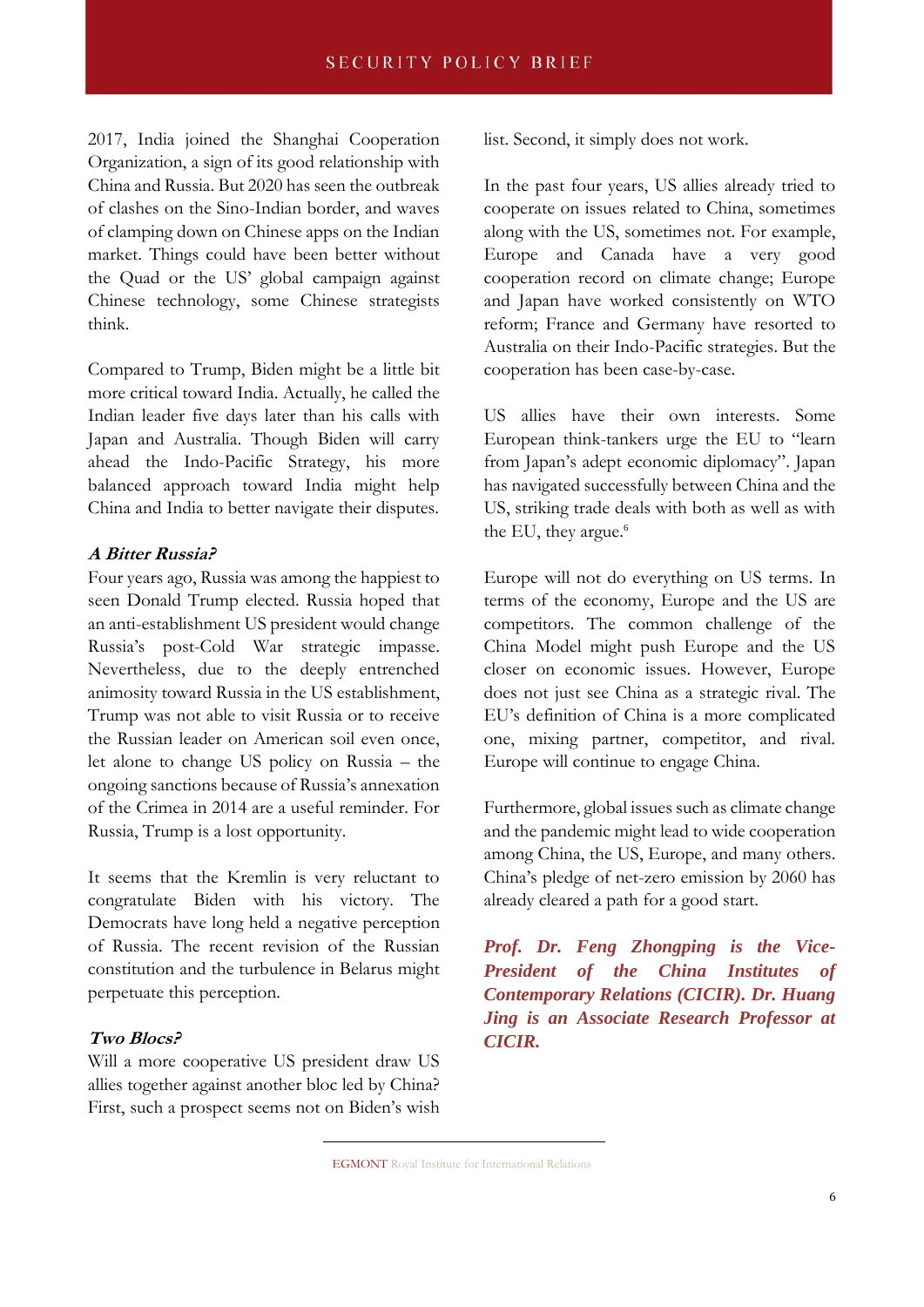# **THIRTEEN POINTS ON JOE BIDEN AND RUSSIA**

#### **ANDREY KORTUNOV**

#### **1. Narratives**

Russian leadership tried hard to avoid any statements that would indicate its preference for Donald Trump. Still, it is clear that the election of Joe Biden does not quite fit into the official Russian narrative on the contemporary international system. Biden's predecessor in the White House with his explicit nationalistic, unilateralist, and transactional approach to foreign policy, was regarded in Moscow as a graphic manifestation of prevailing global trends away from globalization, value-based politics, and Western hegemony. If Biden is at least partially successful in his attempts to restore multilateralism and Western solidarity and to promote a global shift to a new cycle of globalization, his success will be a blow to the image of the world that the Russian leadership likes to present. A new consolidation of the West, no matter how temporary, is at odds with the official Kremlin narrative about the inexorable movement of the international system toward a polycentric world order. Worse still, it might give the collective West new confidence. In addition, a new reconciliation between the US and its traditional Western allies will be a major blow to the various Western populists and nationalists for whom Trump is a role model, and will tip the political scales against them. It will also hurt some of the Kremlin's political partners abroad. A Biden victory can inject new life into proponents of the Western liberal values that Vladimir Putin has already written off as hopelessly obsolete.

#### **2. Priorities**

When the Democratic President finally gets down to his foreign policy agenda, it is not likely that the Russian portfolio will sit on top of it. The new US President is not obsessed with Moscow to the same extent as some Republicans were (e.g. late Senator John McCain). Joe Biden is more likely to focus on the transatlantic relations that were seriously damaged by his predecessor. Another burning matter is a trade agreement with China: it will not end the US-Chinese economic or technological competition, but can at least help to prevent a full-fledged trade war between Washington and Beijing. In sum, Biden can allow himself to put most of the Russia files on a back burner, with the possible exception of the pending strategic arms control question. It implies that we will not see an early US-Russian summit in 2021; at best, the two leaders could meet on the margins of a multilateral event, like the G20 or APEC, to compare notes on issues of common interest.

#### **3. Attitude**

Donald Trump never drew a line between Vladimir Putin and Russia. He always argued that Putin was a very strong, skilled, and efficient leader, doing his best to advance Russia's national interests. Joe Biden does not share this admiration for the Russian President; on the contrary, he seems to believe that Putin is a major contributor to the historic decline of Russia as a state and as a society. In the eyes of Biden, Putin's kleptocracy, political authoritarianism, the so-called "vertical of power", and other specific features of his system constitute a major obstacle for Russia's social and economic modernization. In Biden's view, to be anti-Putin does not mean to be anti-Russian; on the contrary, fighting against Putin in the end is the best assistance to the Russian people that the US could possibly offer.

#### **4. Domestic Constraints**

The good news for US-Russian relations is the fact that so far US authorities have detected no significant Russian involvement in the election of 2020. This does not necessarily mean that this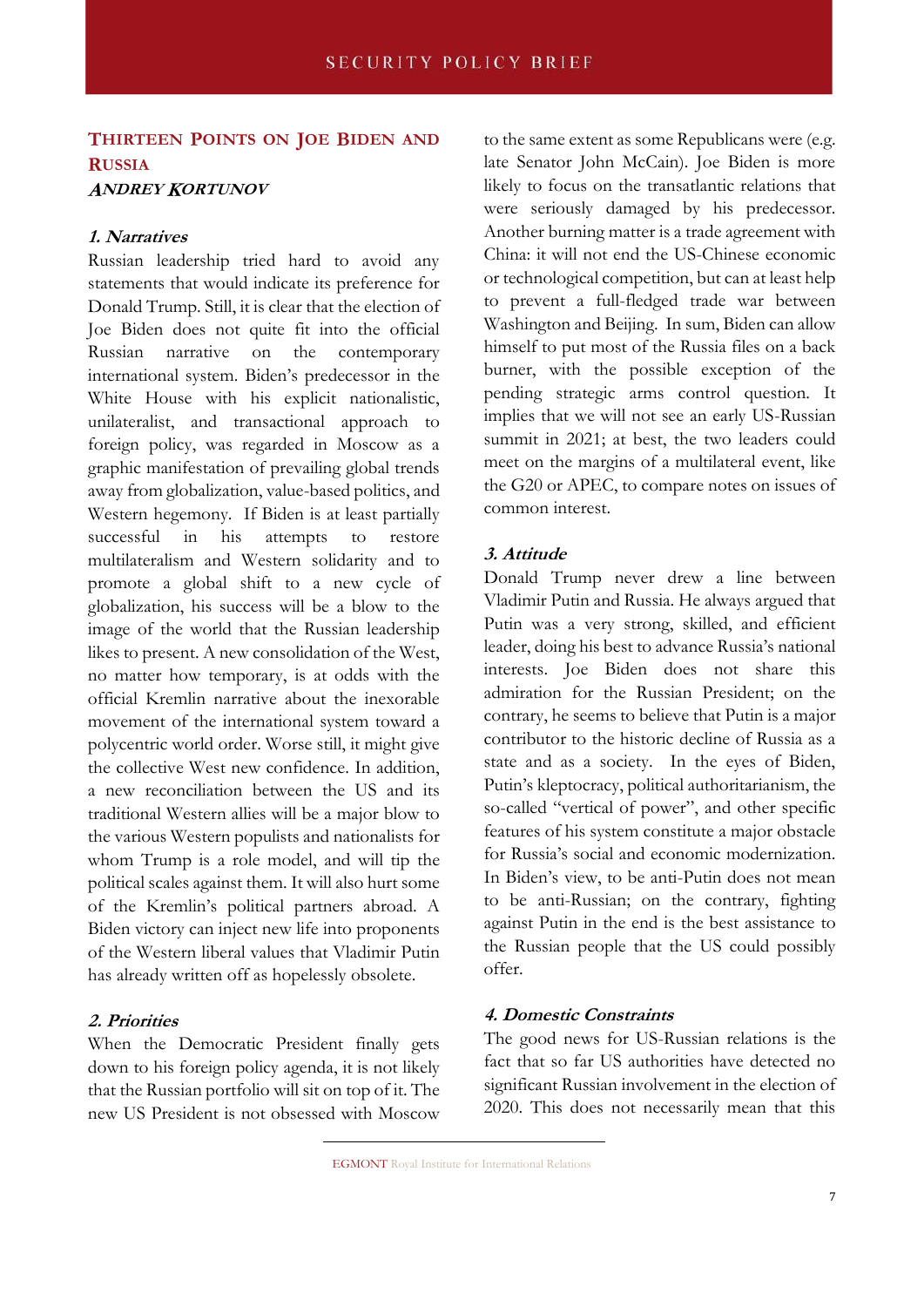matter will disappear completely from Biden's radar screen, but it is not likely to affect the American domestic political agenda of 2021 as much as it did back in 2017. On the other hand, with Republicans in control of the Senate, Joe Biden will be significantly constrained in what he can do in foreign policy, the Russian dimension included. Capitol Hill will be in a position to play an active role in sanctions policy toward Russia, in the modernization of US nuclear forces, in limiting White House autonomy in matters like the JCPOA or in decisions related to the US military presence abroad. The influence of the legislative power on US-Russian relations is likely to be mostly negative, especially if Russia remains in some way an issue in US partisan politics.

#### **5. Human Rights**

The "bad side" of Biden for Russia will start manifesting itself in much harder and uncompromising rhetoric targeting the Russian leadership. Since Joe Biden, unlike Donald Trump, is not a fan of Vladimir Putin, the former will not be shy to express his uncomplimentary views on the Russian leader. Moreover, Biden will pay more attention to human rights problems in Russia; he will extend more support to political opposition in Russia as well as to politicized civil society institutions. He will also demonstrate more sympathy for democratic states in the Russian neighbourhood, from Ukraine to Georgia (that might also include more active support for the democratic opposition in Belarus). US support of Kyiv is likely to grow, including various forms of military assistance.

#### **6. Sanctions**

Anti-Russian sanctions will undoubtedly remain one of the prime US policy instruments in dealing with Moscow. We will see more of them and the only question is whether the Biden Administration preserves the overall approach of the Trump Administration, or whether it will

rather try to bring these sanctions to a new, much higher level. No doubt, there will be temptations to suffocate the Russian economy by imposing a comprehensive set of sanctions on Russia's energy and financial sectors, and by treating Moscow the same way the US treated Tehran during the four Trump years. However, bringing sanctions to a new level would create too many risks for the global economic system in general and for the US economy in particular. It is not likely that the Biden Administration will be ready to take such risks, especially when it has to deal with so many other economic and financial challenges.

### **7. Arms Control**

The Biden Administration is likely to be generally better than the Trump Administration. The President elect has never supported the irresponsible attitude of his predecessor to arms control at large or to bilateral US-Russian arms control in particular. He might well try to rescue the New START and to abide informally by the provisions of the INF, which the United States withdrew from in the summer of 2019. He is likely to pay more attention to the NPT, the CTBT, and other multilateral nuclear arms agreements that Trump did not consider of top importance for the US. However, this does not mean that bilateral US-Russian arms control has a bright future under Biden – any agreements beyond the New START will be very difficult to negotiate and to get ratified by the US side. Many fundamental disagreements between Moscow and Washington, on such issues as tactical nuclear weapons, ballistic missile defence, engaging China and other nuclear powers, etc., will not disappear under the new administration. It is also clear that the Biden Administration will have to start reviewing and revising the old paradigm of strategic arms control, in order to catch up with the latest technological developments (space, cyber, AI, autonomous

EGMONT Royal Institute for International Relations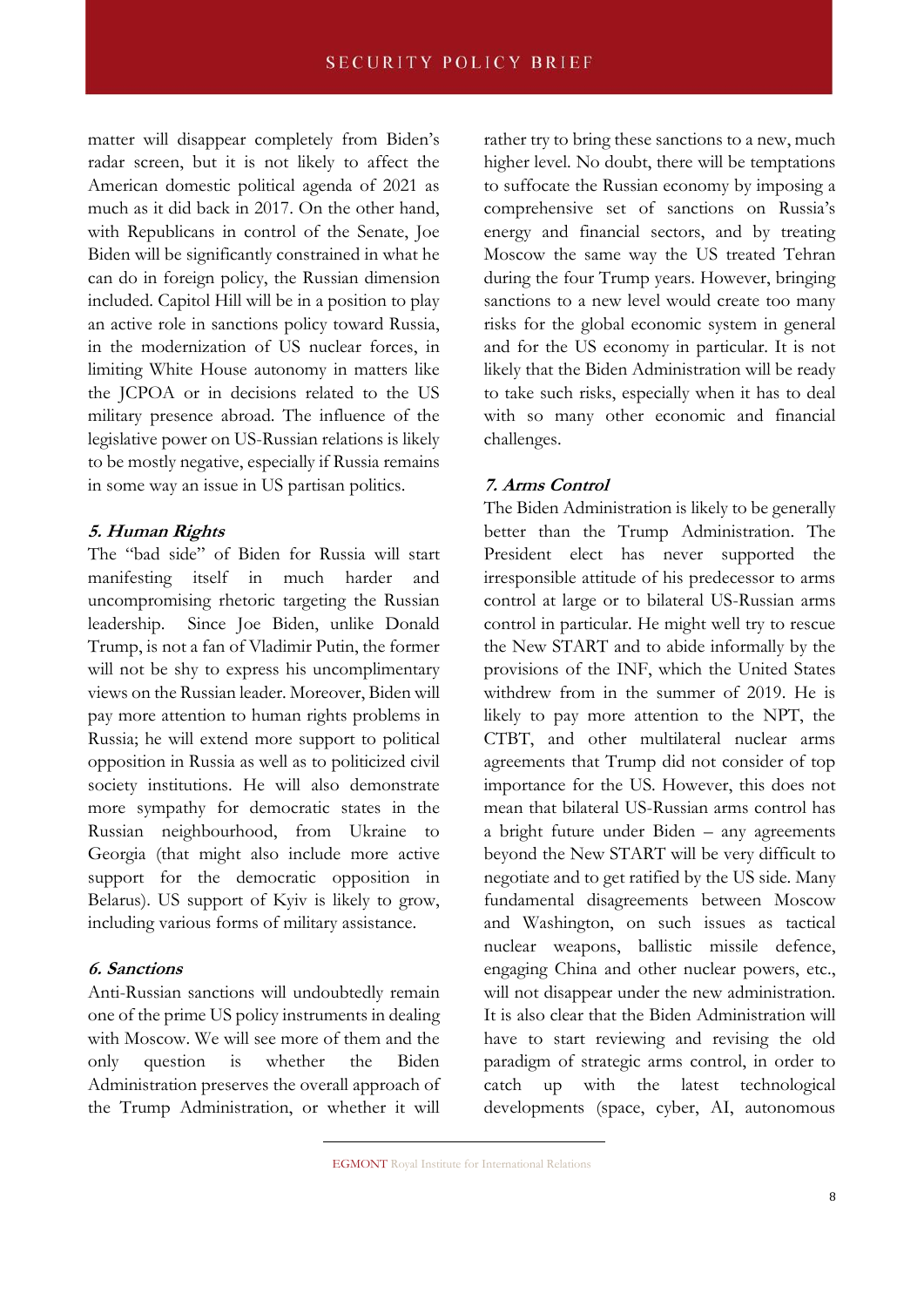lethal systems, prompt strike, etc.).

#### **8. Regional Problems**

Another change in US foreign policy under Biden is that Russia can benefit from is the potential softening of the US position on Iran, and a more balanced US approach to the Middle East peace process. The Kremlin would undoubtedly welcome the US getting back to the JCPOA, or putting more emphasis on multilateral approaches to an Israeli-Palestinian settlement. Unlike some of his colleagues in the Barack Obama administration, Joe Biden has always been quite sceptical about US military interventions abroad, and he actively opposed US engagement in Libya back in 2011. However, it is unlikely that the Biden Administration will actively seek collaboration with Moscow on Libya ten years later, or that it will seek more US-Russian interaction in and around Syria. One can predict that Biden will be more persistent than Trump in accusing Russia of destabilizing actions in fragile states, primarily in Africa. It is also possible that the Biden Administration will exercise more pressure on Russia's illiberal allies in Latin America (Venezuela, Cuba, and Nicaragua).

#### **9. Global Commons**

The decision of Biden to get the US back to the Paris agreements on climate change might open new opportunities for limited US-Russian cooperation in this domain. However, it remains unclear to what extent the Kremlin is ready to commit itself in a serious way to the global climate change agenda. Another area for cooperation on global commons is the Arctic region. In the spring of 2021, Russia takes the leadership of the Arctic Council and both sides are interested to keep this institution separated from the geopolitical competition in other regions of the world. This task does not look impossible to achieve, though there are risks of the Council turning into yet another podium for US-Russian political infighting.

#### **10. European Dimension**

A likely change in transatlantic relations will also have an impact on Russia's foreign policy. Of course, the numerous political, economic, and strategic differences between Washington and Brussels will not just disappear, and certainly, there will be no return to the good old days of Barack Obama and Bill Clinton. Still, Biden, with his foreign policy experience and his inclination to compromise, will work diligently to restore transatlantic relations. Under Biden, we will likely see more flexibility from Washington on trade talks with the EU, more readiness to consider the EU's opinion on US approaches to global problems, and increased attention to European positions on regional crises. A change of administration in the White House will likely reduce, though not eliminate, the EU's interest in normalizing relations with Russia. Having agreed a truce on the western front, Brussels will be more than capable of swiftly transferring its forces to the eastern front, taking a harder line towards the Kremlin. A Democratic US President will likely applaud such a strategic move, seeing the standoff with Russia as a way of cementing the transatlantic partnership. In all likelihood, a Biden victory will severely limit Russia's room for manoeuvre in its EU policy, and perhaps in its broader foreign policy too. A more united West might consolidate itself not only on an anti-Russian platform, but also, to a lesser degree, against China.

#### **11. Chinese Dimension**

The incoming Biden Administration might try to tear apart the Russian-Chinese strategic partnership by trying to cut a deal with either Russia or China and to focus on the remaining opponent. Biden can follow Donald Trump, who called for accommodating Moscow and

EGMONT Royal Institute for International Relations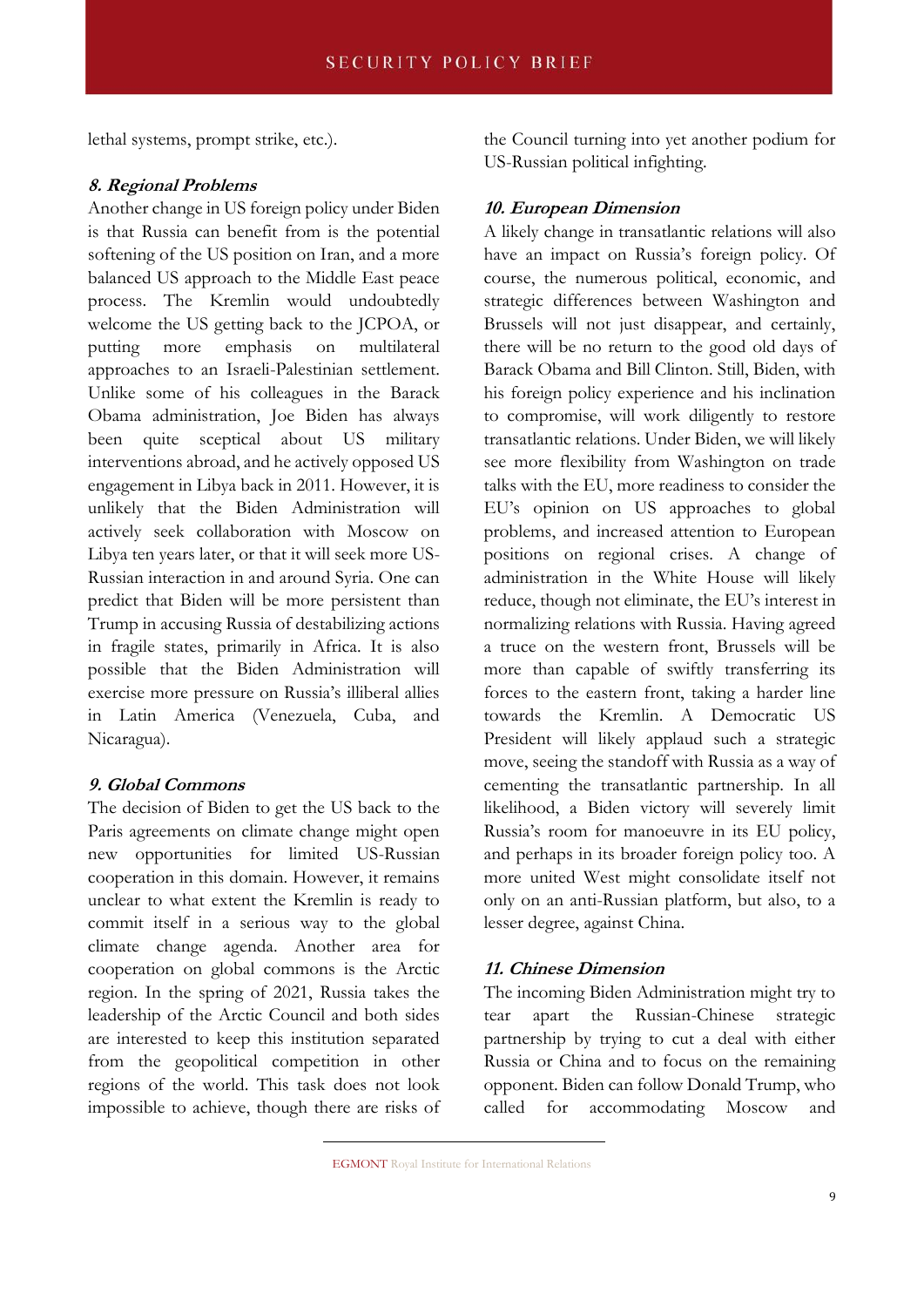confronting Beijing. Still, it is highly unlikely that Joe Biden can be more successful in pursuing this goal than his predecessor was. The US simply has nothing to offer to President Putin to make him reconsider his current close friendship with Chairman Xi Jinping – be it in the economic, political or strategic domain. Biden can play on the opposite side of the stage, seek an acceptable accommodation with the stronger Beijing, and put the squeeze on the weaker Moscow. However, in this case the Biden Administration will have to abandon its claim to global American leadership. Certainly, neither Biden nor his entourage are ready to do that, and Washington-Beijing relations will remain complicated and tense. Even more importantly, just as Donald Trump saw repeatedly throughout the four years of his presidency that it was impossible to tear Russia away from China, Joe Biden will repeatedly see that China cannot be torn away from Russia. Beijing needs Moscow regardless of the current state of and prospects for China-US relations. Under the current circumstances a version of "dual containment" appears to be the most likely approach of this Administration towards Beijing and Moscow, with China being treated more as a peer competitor and Russia as a global rogue state. To cut the costs of dual containment, Biden will try to mobilize the US' Western allies in Europe and in East Asia. It will also try to keep Eurasia divided by forging stronger ties to Chines adversaries in Asia – above all, to India.

#### **12. Diplomacy**

Biden may decide to stop the ongoing "diplomatic war" with Russia – he arguably values professional diplomacy much more than Trump did, and he is not likely to keep the Russian Embassy in Washington (and the US Embassy in Moscow) in the state of a besieged fortress. In general, Biden will delegate more authority and more power to foreign policy

experts and professionals ("Deep State") including those of them who will hold the Russia portfolio; therefore, US policy toward Russia is likely to be more consistent, realistic, and predictable. Some of the now frozen diplomatic, military, and expert communication lines between the two countries are likely to be reactivated, which will also mitigate risks of an uncontrolled confrontation. However, this does not mean that the relationship will get much better.

#### **13. Beyond Biden**

Today we can only guess whether President Biden will serve his full first term in office or whether we may see him succeeded by Vice-President Kamala Harris. It also remains to be seen what she has to contribute to US foreign policy in general and to US-Russia relations in particular. Still, any "re-set" in these relations looks very unlikely under either Biden or Harris. At best, one can foresee a very limited détente and a better management of the very difficult and mostly adversarial relationship. A real shift in this relationship might take place after the Presidential election of 2024, when new generations of political leaders replace the "old guard" in both countries. These new generations are destined to have very different views of the world and of their respective country's role in global affairs.

*Andrey Kortunov is the Director-General of the Russian International Affairs Council (RIAC), and a member of expert and supervisory committees and boards of trustees of several Russian and international organizations.*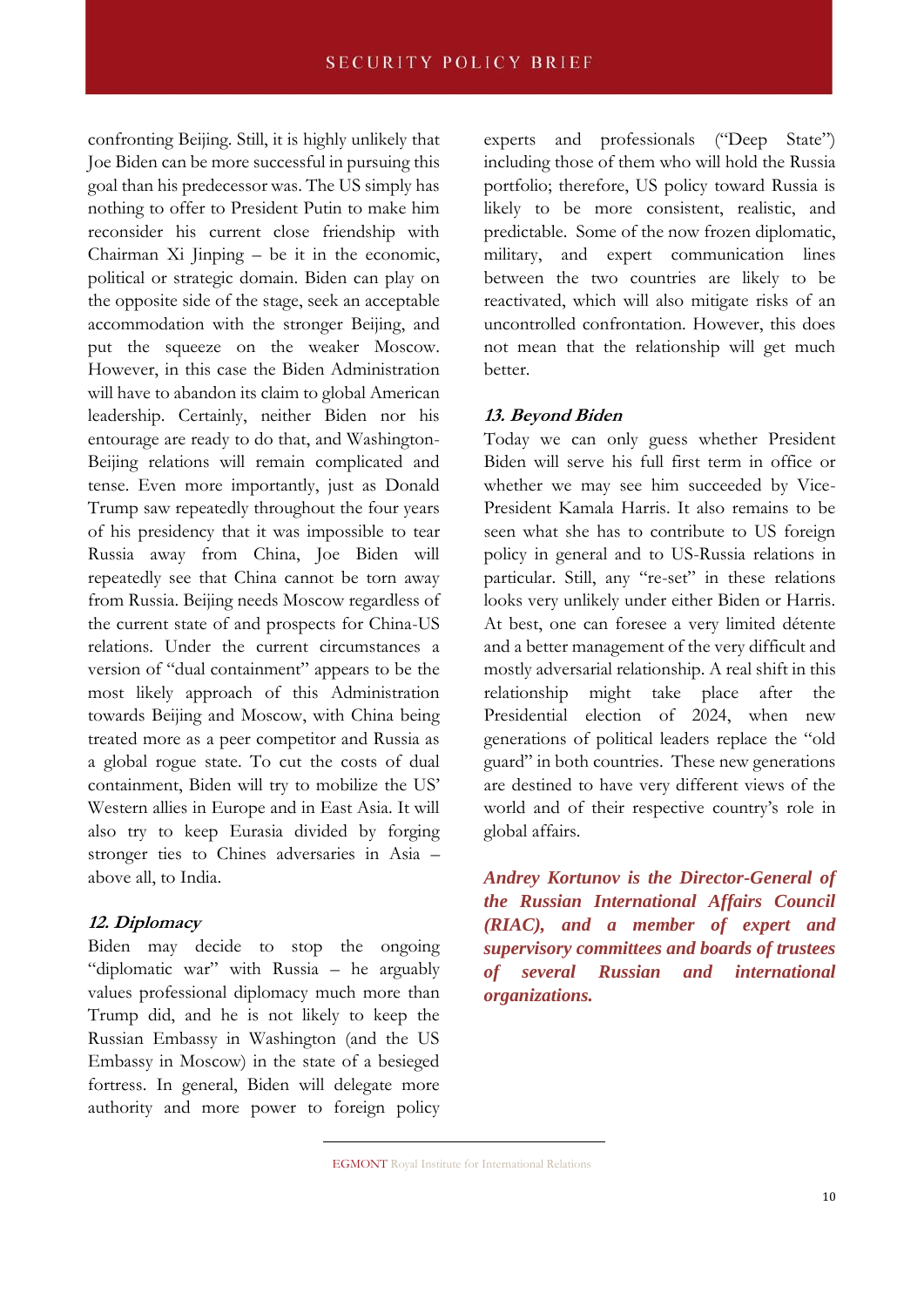# **EUROPE AFTER THE US ELECTIONS: BETWEEN THE PAST AND THE UNKNOWN ALEXEY GROMYKO**

Brussels, the established centre of the EU, Berlin, Paris, and other Member State capitals met the victory of Joseph Biden in a mood of uplift and cheering. The last four years with Donald Trump turned into the most difficult challenge transatlantic solidarity ever encountered. Trump became the personification, and a very rough one at that, of the US policy of strategic decoupling from the European allies of the last decades. For a long time this policy was an undeclared one, more an undercurrent then the waves raging on the surface. Before it was like grass growing slowly and quietly; with Trump it was thrown into stark relief.

There were times when West Europeans themselves were musing on the virtues of going it alone. Then, before 2003 and immediately after, when the words "strategic autonomy" were not yet coined, Berlin, Paris, and numbers of influential British intellectuals urged their countries to acquire more foreign policy actorness, questioning the tradition of following the leader on the other shore of the pond no matter what. The intervention in Iraq and its aftermath were so surreal, indefensible, and bloody that many Europeans were prepared to decouple by themselves. However, the factor of Barack Obama stalled this process and streamlined the geopolitical moods in Europe. Still, for the unbiased observer the fundamentals did not change — the US kept drifting away from the Old World.

In the years of the Obama presidency this drift got its name — "pivot to Asia". In Russia it is called a "turn to the East". No matter how we identify this geopolitical shift, in essence it reflects the objective process of the last 30 years — the ascendancy of Asia, first of all China, to the status of a new centre of power and a new axis of world politics.

There is little for Europe to complain about. The euro-centrism of international relations became a thing of the past as far back as 1945. Some European empires were buried by the First World War, some by the Second, or they collapsed in its aftermath. Afterwards, for a long time Western Europe was in the shadow of two superpowers — the Soviet Union and the United States. Today world politics, the structure of which is not any more bipolar but polycentric, increasingly is revolving around interaction between China and the US.

In spite of the ordeal for the US-European bonds of the Trump years, the traditional part of the Euro-Atlantic establishment, the Atlanticists, have preserved strong positions. They adhere to a vision of international affairs as defined by the West, understood as an alliance of (neo)liberal democracies led by the US.

In parallel, in the last years another current in the EU political elites has been gaining strength autonomists. These are those, mainly West European, who think that it is an urgent necessity to promote the vision of a more politically autonomous and independent European Union. The ideas of a common strategic culture have been spreading intensively, especially since 2016, and the structures of the Common Security and Defence Policy have solidified. The autonomists' vision of international affairs is based on the principle of strategic autonomy, which implies, beside other things, the double autonomy from the US and from China, although with natural asymmetry in favour of the American ally.

The competition between these two parts of the European political establishment has been growing for a long time, but recently it has

EGMONT Royal Institute for International Relations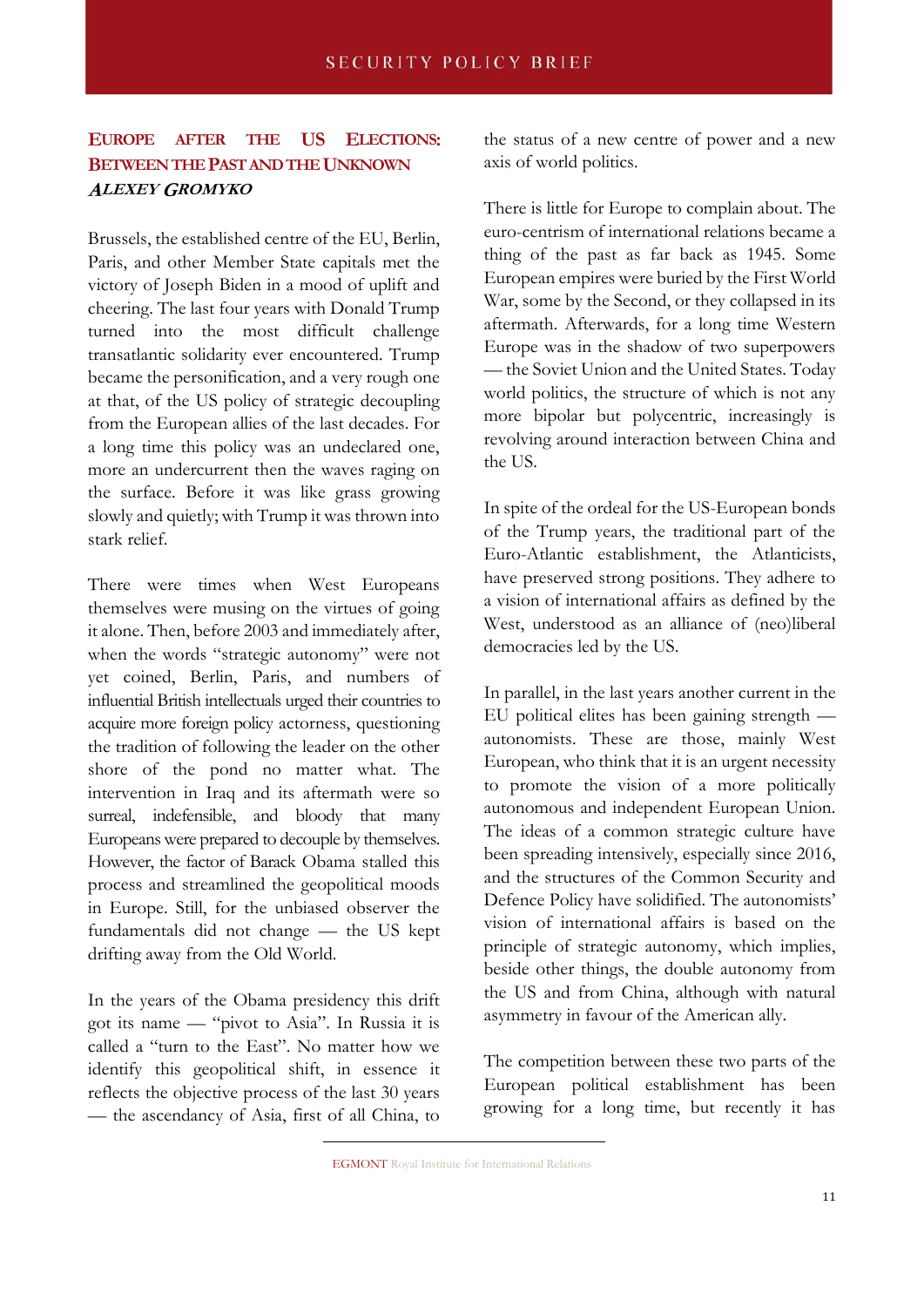sharpened. The personal factor of the outgoing American president played its significant role, but was not the fundamental reason. There is also a third prominent category of the European political class — Eurosceptics of all sorts, but this issue is not a topic of the present piece.

The Atlanticists hold that under Joe Biden US-EU relations should return, figuratively speaking, to the times of Barack Obama. The autonomists agree that the Biden administration will be much more friendly to the EU and NATO, but they think that this is not a compelling argument to jettison the goal of strategic autonomy. They ask a reasonable question: "Fine, under the President elect transatlantic ties will regain some strength. But what may happen in four years' time when Trump or somebody else like him returns to the White House? Let's become more independent whoever is at the helm of power in the US".

Apparently, a staunch supporter of this approach is French President Emmanuel Macron. Paris has been exerting its efforts to look and sound strategic and to acquire the mantle of the European political leadership from Germany. Berlin follows an ambitious approach, seemingly awaiting the moment when sympathetic rhetoric from Biden and his team towards the European allies will take the shape of some concrete deeds. This caution is well founded, as in 2021 Angela Merkel is vacating the post of Chancellor and Germany will have elections. Moreover, for Berlin the change of the host in the White House does not mean that the problem with the final stage of construction of Nord Stream 2 will somehow ease. This project was the apple of discord between Germany and the US under Trump, but Biden is also its ardent opponent.

Rome and Madrid are watching the behaviour of Paris and Berlin preferring to wait and see. There are states in Europe where the victory of Biden

was met not only with relief but also with mixed feelings, even if on the side. Among them the UK, Poland, and Hungary. Their ruling forces have extracted sufficient profits from Trump's policies. Different variations of Euroscepticism have used Trumpism (which is not the same as its figure-head) for domestic purposes or as a buttress in quarrels inside the EU. Now this leverage is not there anymore.

Obviously, a part of Trump's legacy will be dismantled. A question is: to what extent, and what is going to replace it? In general, whichever European country we take, there are no overwhelming illusions that Biden's presidency can deeply overhaul US strategy, which has solidified in the past four years.

Firstly, putting aside the peculiarities of Trump's character and his eccentricity, a lot in US behaviour has been quite familiar. It would be wrong to say that he is a non-systemic politician, as he represents the views and psychology of half of the US population, and moreover a significant part of the business, political, and military elites. Few people disagree that Trump would have won the election if not for the pandemic. US policy towards the Middle East, excluding Iran, and towards China, Russia, and the EU were to a large extent a continuation of the previous political trends. In a number of cases Trump was over the top, but on the whole he was within the broad framework of modern US foreign policy.

Secondly, in view of Trumpism's popularity it would be ill-advised to prophesise what kind of a political character will move into the White House in four years' time and to insist unreservedly that the outgoing presidency was a historical aberration. Is there not a chance that the presidency of Biden will turn out to be a pause before Trumpism and the Republicans, who continue to control the Senate, are back in the White House?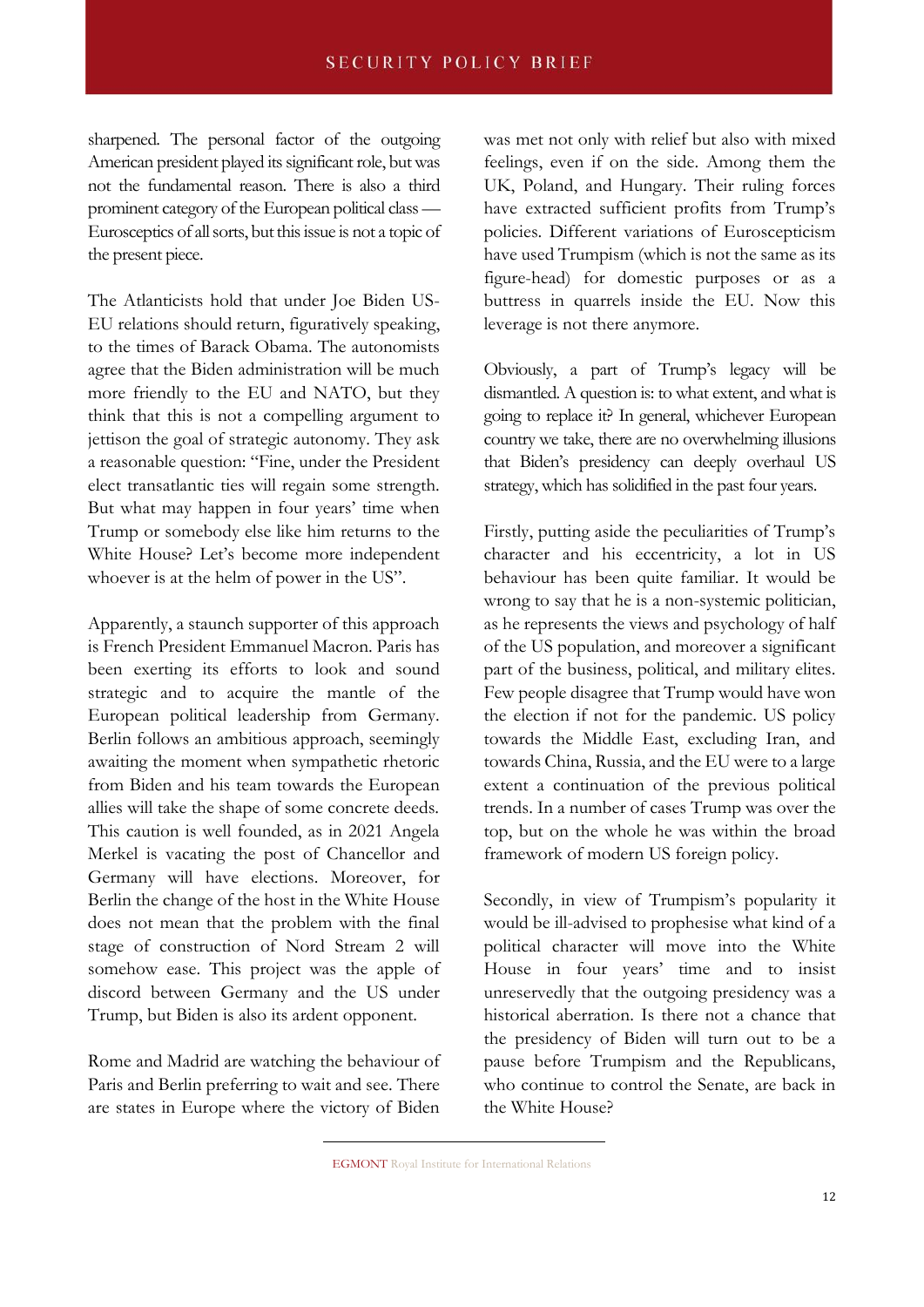Thirdly, indeed for Europeans Biden will be a more convenient counterpart then his predecessor, but not necessarily in everything. For example, the president elect is an ideologically driven politician to a much bigger extent than Trump. Therefore, the overall relationship between the US and China will not significantly improve, and can even deteriorate further. Intensifying Washington — Beijing confrontation will make the situation for the EU even more difficult than before, placing it between a rock and a hard place. Of course, the matter is not just Biden's ideological preferences, but the fact that China continues to emerge as the main competitor of the US; the pandemic has made this trend only more pronounced.

Nor are there writings on the wall about any positive shifts in relations between Washington and Ankara. On the contrary, the president elect and his most ardent European allies may close ranks against Ankara, not just on the basis of geopolitics but on the issues of human rights and authoritarianism. In this case, the state of interaction between Turkey and the EU, and the situation in NATO, may go from bad to worse.

Clearly, the continuity between the previous and the new administration is far from comprehensive. If Hillary Clinton or Biden had been the American president in the last four years, the US would not have abandoned the Paris climate accord, ruined the nuclear deal with Iran, blocked the functioning of the World Trade Organisation, and withdrawn payments to the World Health Organisation. On these issues Washington will revamp its policies, which will be welcomed in the world.

The niche in which Biden's victory is expected to improve the present realities in Russia-Western relations is the sphere of arms control. On the one hand, the chain of events which brought the destruction of the Intermediate-range nuclear forces treaty, was launched by the George W. Bush Administration and was followed by Obama. The ABM treaty was also scrapped by Bush, and deployment of the US/NATO Aegis-Ashore missile defence systems has been a constant of the American policy. On the other hand, chances are higher that under Biden the New START (Strategic arms reduction treaty) may be prolonged for the maximum period of five years, instead of one year if Trump had survived the elections.

Also there is a hope that after 20 January 2021 the new presidency will be conducive to the preservation of the Open Skies treaty, which the US left on 22 November. They did not just abandon it, but started to press those allies who still abide by the agreement de facto to sabotage it. In Russia there is an overwhelming consensus that the preservation of both the New START and the Open Skies treaty is in the national interest of the country.

Apart from that, a possibility exists that starting from 2021 Russia and the US might find enough political will to tackle an awful situation in the sphere of conventional arms control in Europe, where Russia and NATO military forces face one another. Given the tensions in NATO-Russia contact zones, regional stabilising measures should be considered. Reestablishing security dialogue and military contacts are urgently needed. There are many specialists and former or current state officials in Russia, Europe, and the US who adhere to this position. One of the fresh products of this thinking process are the "Recommendations of the Participants of the Expert Dialogue on NATO–Russia Military Risk Reduction in Europe", a document published on 7 December 2020 and supported by more than 130 well-known signatories.

*Prof. Dr. Alexey Gromyko Is a Corresponding Member of the Russian Academy of Sciences; Director, RAS Institute of Europe; President, Association of European Studies (Russia).*

EGMONT Royal Institute for International Relations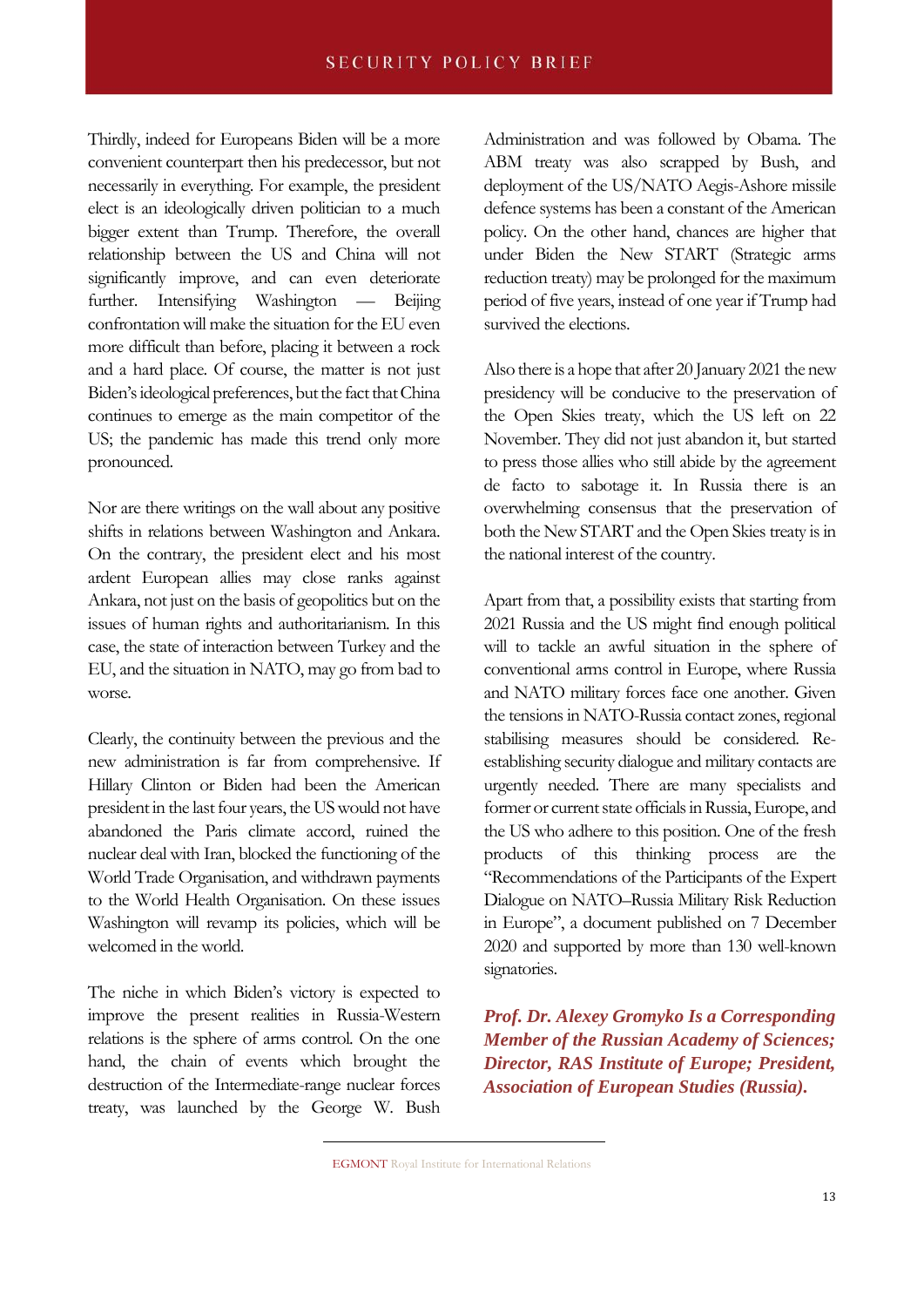# **EU-US RELATIONS: A NEW AGENDA FOR TRANSATLANTIC RELATIONS STEVEN BLOCKMANS**

#### **Damaged…**

President Donald Trump's unabashed unilateralism has hurt EU-US relations. He has called the European Union a "foe" and "worse than China, just smaller". He celebrated Brexit and has encouraged other member states to leave the bloc. He has bullied democratic leaders such as Angela Merkel and embraced autocrats like Viktor Orbán. The latter has not helped the EU institutions in their search for supranational mechanisms to enforce compliance with rule of law conditions for membership.

Not only did the 45th US President not re-engage with the transatlantic trade and investment agenda which Barack Obama abandoned; he imposed "national security" tariffs on steel and aluminium imports from European allies, and threatened that more might follow. He also subjected European businesses to American extra-territorial jurisdiction more enthusiastically than any of his predecessors, in particular over his withdrawal of the US from the Iran nuclear deal.

Trump's retreat from the Paris climate deal, the INF treaty, the Open Skies agreement, and the WHO as well as his attacks on the WTO have rocked many Europeans' belief that they share common ground with their most important ally. In fact, Trump has been disdainful of European priorities, from climate change or efforts to improve global health, to human rights and development assistance.

As a result, US relations with the EU have become largely dysfunctional, and this at a time when unprecedented global health, economic, and security challenges demand robust transatlantic leadership.

To be sure, transatlantic disarray is not due solely to Trump. After more than a decade of crisis management, the EU has seemed as likely to fall apart as to come together over the COVID-19 pandemic. The coronavirus crisis has ravaged societies and economies. Whereas EU Member States reached a political agreement on a historic recovery package and a seven-year budget, those debates have also revealed ongoing differences on rule of law conditionality in the disbursement of funding that could widen once the worst of the pandemic is over.

#### **…but not beyond repair**

A second term for Trump would have probably meant a further erosion of US democracy and the post-war liberal order. The EU would have no longer been able to put off facing the consequences of having an illiberal, anti-trade partner across the pond.

With the victory of Joe Biden, there are four years to revive an alliance of democracies, face up to authoritarian powers and closed economies that exploit the openness on which American and European societies are built, and shape those parts of multilateralism that serve transatlantic interests.

During the campaign, candidate Biden emphasised that "Europe is the cornerstone of our engagement with the world" and "our catalyst for global cooperation". As a passionate Transatlanticist and multilateralist, Biden's first instinct will be to turn to the EU as America's indispensable partner of first resort when it comes to addressing international challenges.

## **America, heal thyself before you attend to others**

But the President elect's most immediate challenge is likely to be an unenviable confluence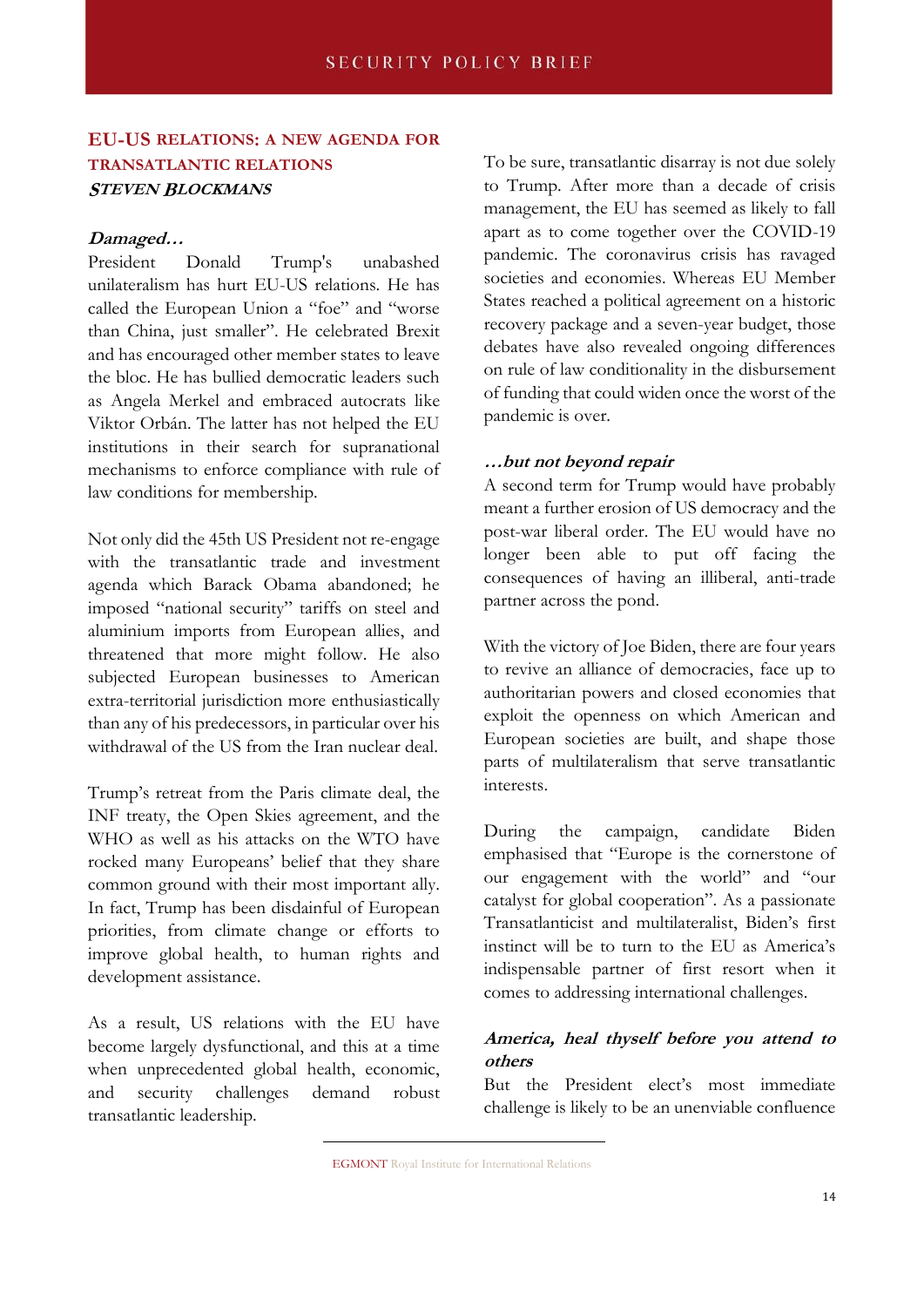of crises at home: the ongoing pandemic, deep social tensions, continued recession, and astronomical levels of government debt. Joe Biden will also have to contend with a much stronger radical conservative opposition than Barack Obama ever did. This is likely to slow down the implementation of his ambitious policy agenda.

America's partners should not be surprised, and should in fact welcome, the likelihood that Biden's initial focus will necessarily be on domestic challenges. After all, the US is unlikely to be the type of consistent, outward-looking partner that Europeans need and want if it does not beat COVID-19, generate economic growth, and work to heal its deep domestic divisions.

#### **Reinvent transatlantic relations**

Even if the US re-joins the WHO, the Paris climate accords, the Iran nuclear deal, and works to strengthen the WTO, Biden's foreign policy will be more assertive and transactional in response to popular domestic demand. Europeans should not kid themselves into believing that transatlantic relations will return to the status quo ante. In all but name, the rallying cry of "America First" is here to stay. As a presidential candidate, Biden has vowed to prioritise investment in US green energy, childcare, education, and infrastructure over any new trade deals. He has also called for expanded "Buy American" provisions in federal procurement, which has long been an irritant in trade relations with the EU. Also, the EU will likely be forced to muster all the political will and resources at its disposal to carve a third way between the US and China, an issue on which there exists strong bipartisan support.

The greatest danger to a vital transatlantic bond will be Europe's temptation to believe that the relationship can go back to "business as usual". That would be a mistake. The EU-US alliance as we have known it is dead. A Biden administration will not want to "restore" the transatlantic partnership; it will want to reinvent it for a world full of economic, climate, and health challenges, more diffuse power, rapid technological changes, greater insecurities, and intensified global competition.

A reinvented transatlantic partnership will demand more, not less, of Europe. The European Commission and the EU's High Representative for foreign affairs and security policy have understood this. In a call on the US to seize a "once-in-a-generation" opportunity to forge a new global alliance, they have made a detailed pitch to bury the hatchet on the sources of tension of the Trump era, and meet the "strategic challenge" posed by China. The idea is to revitalise the transatlantic partnership by cooperating on everything, from fighting cybercrime and shaping the digital regulatory environment, to screening sensitive foreign investments and fighting deforestation. An EU-US Summit in the first half of 2021 could be the moment to launch the new transatlantic agenda.

Coming up with a common approach will hinge significantly on the two economies' ability to bridge existing divides over tech policy. Using their combined influence, a transatlantic technology space could indeed form the backbone of a wider coalition of like-minded democracies.

*Dr. Steven Blockmans is Director of Research at the Centre for European Policy Studies (CEPS) in Brussels.*

EGMONT Royal Institute for International Relations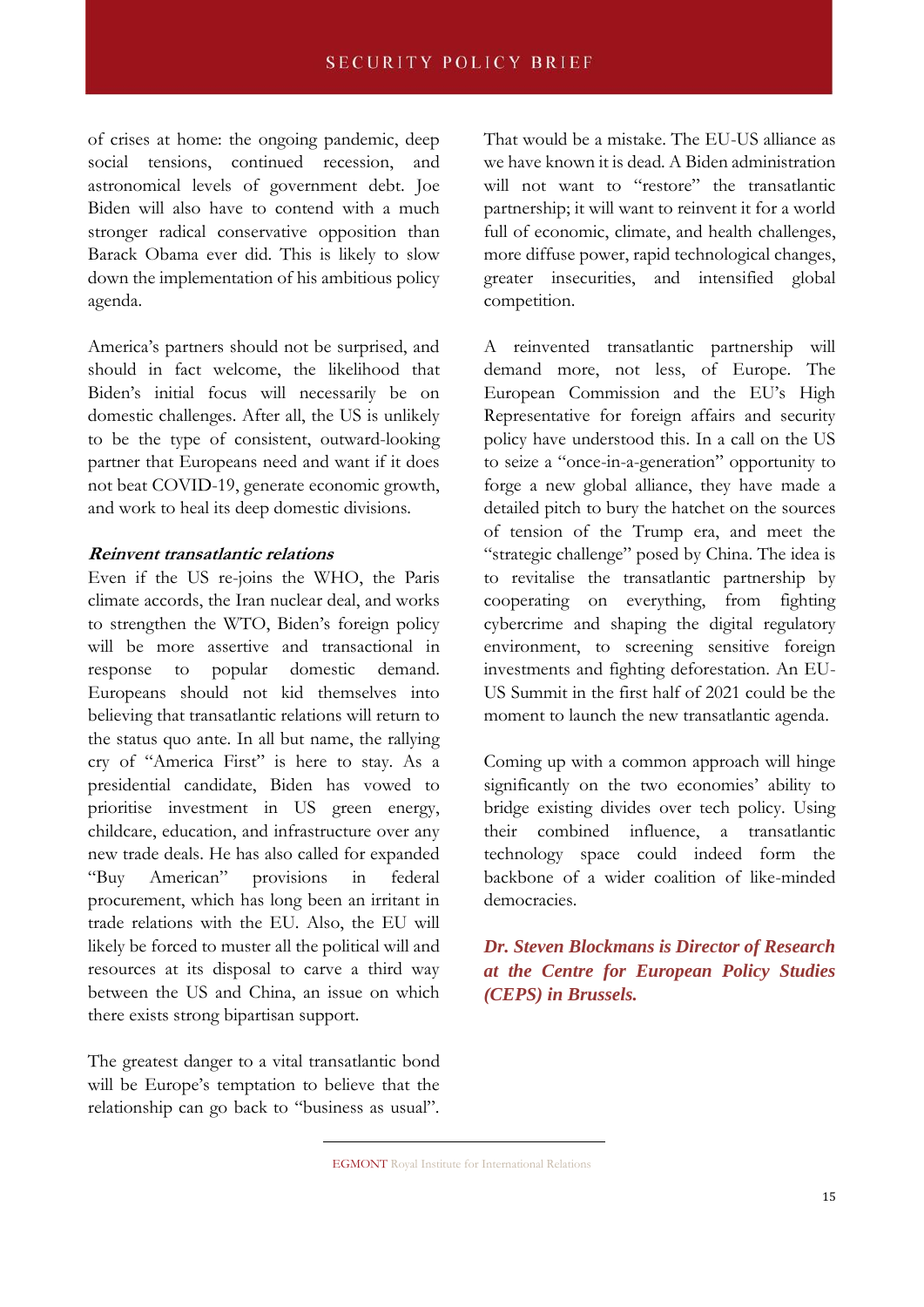## **BIDEN'S VICTORY AND EUROPE'S STRATEGIC AUTONOMY SVEN BISCOP**

The president of the United States making a deal with the president of Russia behind Europe's back: that is just one example of something that, thanks to Joe Biden's victory, the European Union will not have to worry about for a while.

For a while, for "Trumpism" has been defeated but far from destroyed – not with Donald Trump winning over 47% of the popular vote. More than 73 out of 150 million American voters either agree with enough of Trump's views to vote for him, or, even if they don't, somehow find the prospect of a Democratic president so abhorrent that they pinch their noses and vote for him anyway. If the Republican party stays in the hands of people like attorney general William Barr and Secretary of State Mike Pompeo, who believe that the president is above the law in the US, and that he can set the law outside the US, another authoritarian populist could very well be voted into the White House in a next election. Any such future "Trumpist" is likely to be far more dangerous than Trump himself ever was, if he translates Trump's political instincts into method and strategy instead of whims and tweets.

It would be very short-sighted therefore for the EU to give up on its objective of strategic autonomy. The EU Global Strategy formally introduced this objective in June 2016, when everybody still thought that Hillary Clinton would comfortably win the elections. It was not adopted in reaction to Trump's victory and should not be abandoned because of his defeat. Strategic autonomy is a European project for the coming decades, not for the next American presidential term.

#### **Yes, Strategic Autonomy**

Strategic autonomy, strategic sovereignty, a pole of the multipolar world, a great power: it all amounts to the same aspiration – the EU has to be an independent global player on a par with the US, China, and Russia. Why? Because (1) the EU cannot count on any other player to defend the European interest in its place, not even on the US. After four years of Trump even the staunchest Atlanticist should have understood that even the US acts against the European interest at times. And because (2) in a world of continent-sized great powers, the only way for the Europeans to defend their own interests is to integrate and achieve the same scale, and that is only possible through the EU.

Strategic autonomy does not mean that the EU seeks to decouple from the US. The only people using that term in earnest are those in the US who want to decouple the American economy from China. Which is exactly what the EU wants to avoid, for such a decoupling could only lead to a rivalry without end, an even deeper economic recession than the COVID-19 pandemic has already caused, and the end of multilateral cooperation to solve global problems and prevent great power rivalry from escalating. Instead, the EU wants to work with all great powers to keep multilateralism alive and reform it, to maintain a global level economic playing field, and to prevent the world from falling apart in exclusive spheres of interests and rival blocs.

Rather than put that agenda on ice because Biden has been elected, the EU should grasp the chance to convince him of it. The EU must pursue its own grand strategy regardless of who occupies the White House. But a Democratic incumbent is an opportunity to do so without causing unnecessary friction, first of all, and hopefully in far closer cooperation with the US again, so that

EGMONT Royal Institute for International Relations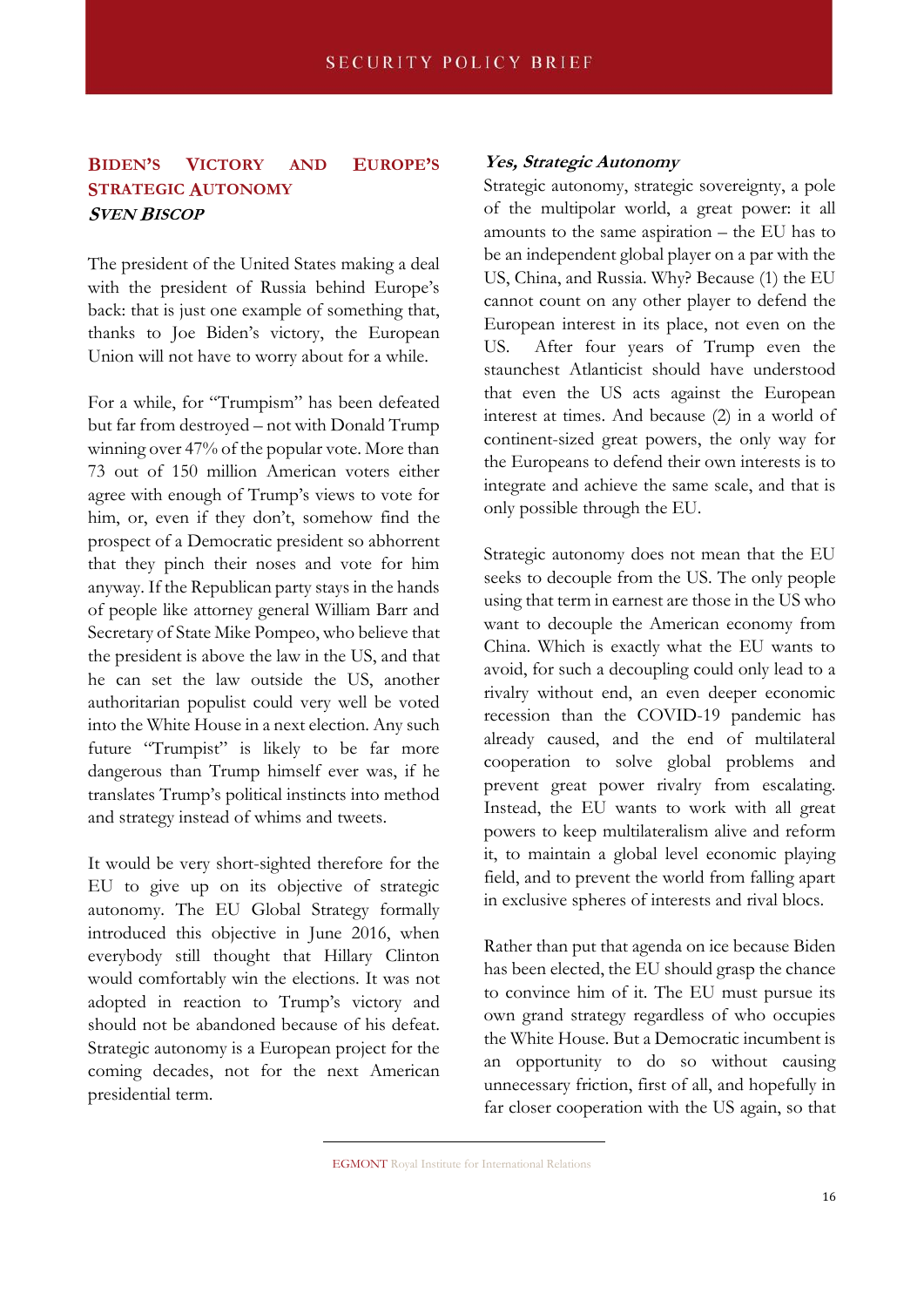much more can be achieved – before "Trumpism" surges again. Europeans certainly welcomed Biden's announcement that he will re-join the Paris climate agreement, the Iran nuclear deal, and the World Health Organisation. But will the new administration embrace a broader agenda of reviving multilateralism? Will it continue confronting China for the mere reason that it is a peer competitor of the US, or will it define more specific strategic objectives that leave open the possibility of an accommodation with China, provided it observes certain rules?

A lot depends indeed on China's future behaviour. Strategic autonomy was never about equidistance: the EU prefers to defend its interest together with the US, and is obviously much closer to it than to China. If China turns into an aggressive power, the EU must ally with the US to halt any expansionist designs. But even authoritarian China does have legitimate international interests, and the right to pursue those in a legitimate way; its success at that must be an incentive to do better ourselves, not to excoriate China. Will Beijing understand that Biden's victory is a chance for it too? Give those in the EU and the US who still believe cooperation is possible something to work with, and workable great power relations could yet be preserved. Persist in obstinately refusing effective reciprocity in economic relations, and see the camp that clamours for confrontation grow ever stronger.

#### **Ambition not Nostalgia**

Atlanticists tend to decry European strategic autonomy as unrealistic. But that is circular reasoning: Europe is weak and dependent on the US, therefore it is not allowed to express any serious ambition, and so it remains forever weak and dependent on the US. Will the US forever accept that? Again, Trump should have taught Europeans otherwise. One may be nostalgic for the transatlantic harmony of the past (and it is probably more harmonious with hindsight than it looked at the time). One must be grateful for the American contribution to liberating Europe from Nazism and for safeguarding western Europe from Stalinism afterwards. But past merit does not excuse today's mistakes, nor does it warrant blind confidence in the future. Likewise, the hopeful aim of future Chinese good behaviour does not warrant condoning today's transgressions. Strategy is a rational business: one must judge each action in its own right, in light of one's interests.

Reason shows, that the EU cannot achieve the same degree of strategic autonomy in all areas at once. The EU is a global economic power, and it is learning how to get better at geo-economics and translate economic power into political leverage. Europe's military power is lagging behind. Not mainly, however, because it does not spend enough: in 2019, the EU-27 spent \$214.8 billion on defence, more than China (\$181 billion) and much more than Russia (\$48.2 billion). The only reason why the EU is not a military power on a par with its economic power is because, against reason, its Member States so far refuse to apply to defence the same key to achieve power: integration. If they would integrate their militaries, they could build up an EU pillar of NATO that in conventional military terms could stand tall on its own. That balance, and not perennial subservience, is the key to NATO's continued relevance on both sides of the Atlantic.

The EU must actively engage the US as an equal, therefore. Europeans can count themselves lucky that Joe Biden won. They should not spoil their luck and waste the opportunity to advance their agenda. on specific niches.

*Prof. Dr. Sven Biscop, an Honorary Fellow of the European Security and Defence College, is Director of the Europe in the World Programme at the Egmont – Royal Institute for International Relations in Brussels, and professor at Ghent University.*